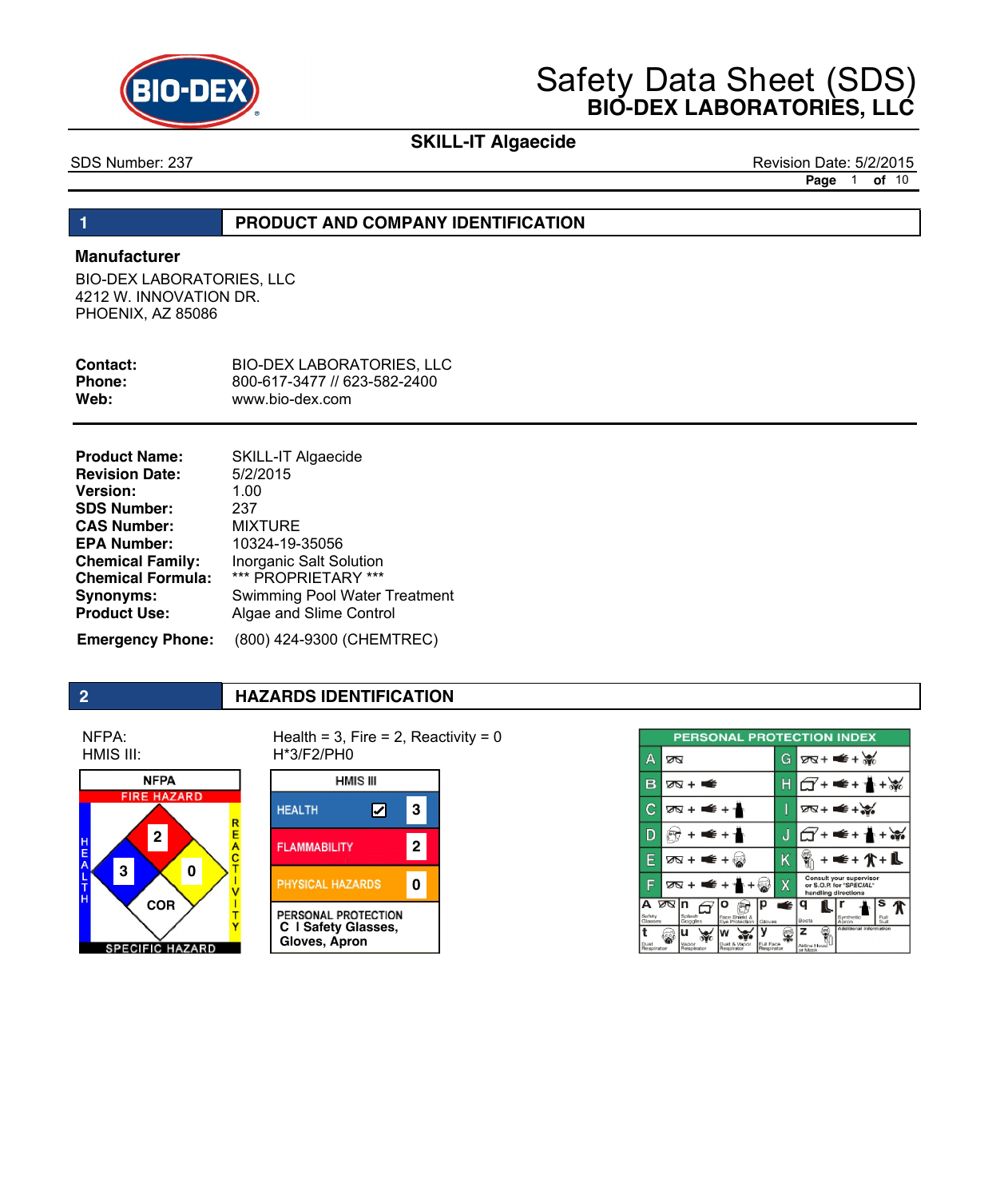

## **SKILL-IT Algaecide**

SDS Number: 237 Revision Date: 5/2/2015 **Page** 2 **of** 10

GHS Signal Word: DANGER

GHS Hazard Pictograms:



GHS Classifications:

- Physical, Flammable Liquids, 3 Health, Acute toxicity, 4 Oral Health, Acute toxicity, 4 Dermal Health, Skin corrosion/irritation, 1 B Health, Serious Eye Damage/Eye Irritation, 1 Health, Specific target organ toxicity - Single exposure, 3
- Environmental, Hazards to the aquatic environment Acute, 1

GHS Phrases:

- H226 Flammable liquid and vapor
- H302 Harmful if swallowed
- H312 Harmful in contact with skin
- H314 Causes severe skin burns and eye damage
- H318 Causes serious eye damage
- H336 May cause drowsiness or dizziness
- H400 Very toxic to aquatic life

### GHS Precautionary Statements:

- P210 Keep away from heat/sparks/open flames/hot surfaces. No smoking
- P233 Keep container tightly closed.
- P240 Ground/bond container and receiving equipment.
- P242 Use only non-sparking tools.
- P243 Take precautionary measures against static discharge.
- P260 Do not breathe dust/fume/gas/mist/vapors/spray.
- P262 Do not get in eyes, on skin, or on clothing.
- P264 Wash skin thoroughly after handling.
- P270 Do not eat, drink or smoke when using this product.
- P271 Use only outdoors or in a well-ventilated area.
- P273 Avoid release to the environment.
- P280 Wear protective gloves/protective clothing/eye protection/face protection.
- P301+312 IF SWALLOWED: Call a POISON CENTER or doctor/physician if you feel unwell.
- P301+330+331 IF SWALLOWED: Rinse mouth. Do NOT induce vomiting.
- P302+352 IF ON SKIN: Wash with soap and water.
- P303+361+353 IF ON SKIN (or hair): Remove/Take off immediately all contaminated clothing. Rinse skin with water/shower.
	- P304+340 IF INHALED: Remove victim to fresh air and keep at rest in a position comfortable for breathing.
- P305+351+338 IF IN EYES: Rinse continuously with water for several minutes. Remove contact lenses if present and easy to do. Continue rinsing.
	- P321 Specific treatment (see supplementary first aid instructions on this label).
	- P362 Take off contaminated clothing and wash before reuse.
	- P370+378 In case of fire: Use dry chemical, alcohol-resistant foam, carbon dioxide or water fog for extinction.
	- P391 Collect spillage. Hazardous to the aquatic environment.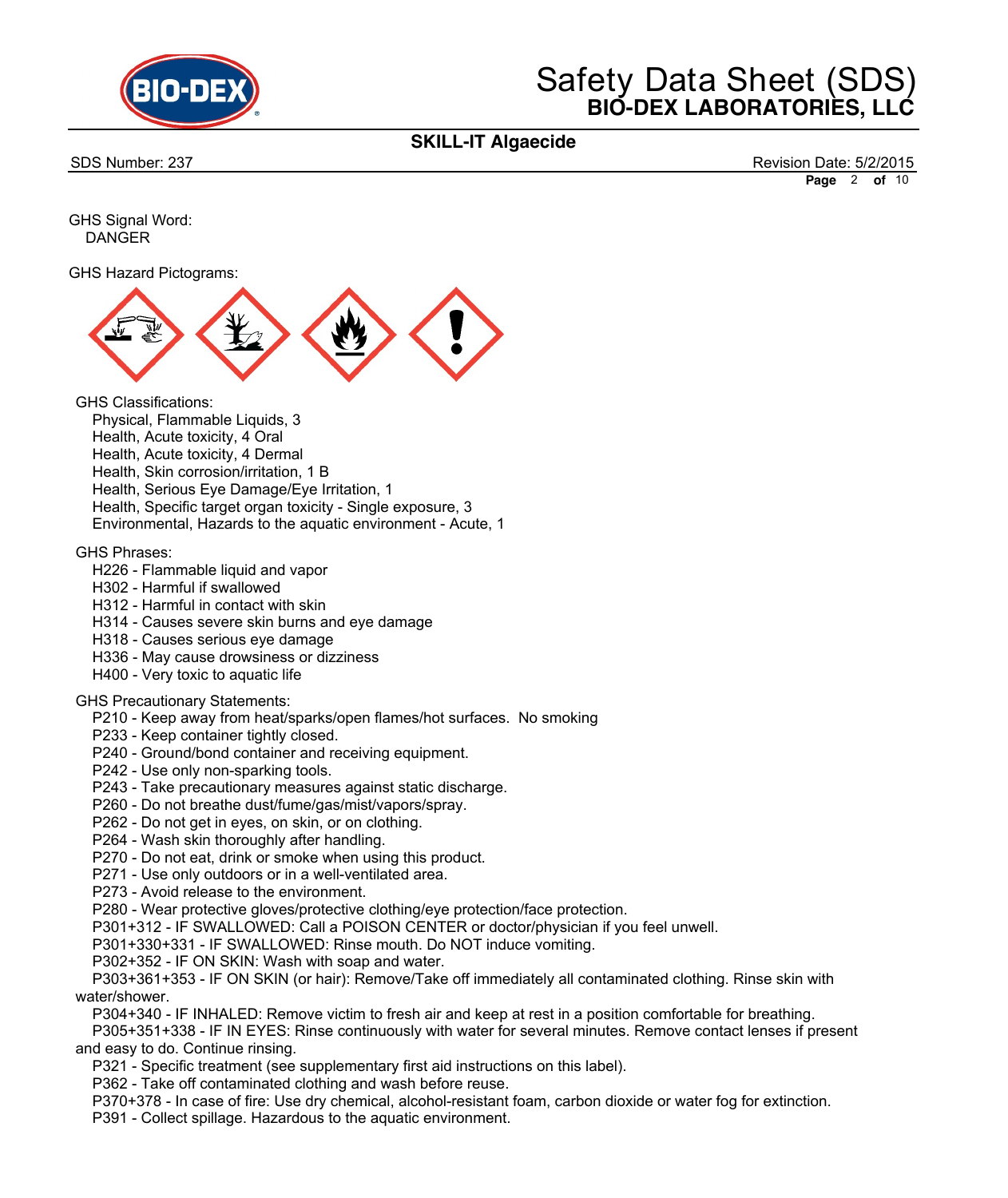

# **SKILL-IT Algaecide**

SDS Number: 237 Revision Date: 5/2/2015 **Page** 3 **of** 10

P403+235 - Store in a well ventilated place. Keep cool.

P405 - Store locked up.

P501 - Dispose of contents/container to an approved waste disposal plant.

### **3 COMPOSITION/INFORMATION ON INGREDIENTS**

### **Ingredients:**

| $\texttt{Cas}$ $\parallel$ Percentage                       | <b>Chemical Name</b>                                                            |
|-------------------------------------------------------------|---------------------------------------------------------------------------------|
| $N/A$   40.2-45.2%<br>N/A<br>49.8%<br>$67 - 63 - 0$   5-10% | Proprietary, non-hazardous, non-regulated<br>Trade Secret*<br>Isopropyl alcohol |

**\*The specific chemical identities of the ingredients of this mixture labeled as "Trade Secret" are considered to be proprietary and are withheld in accordance with the provisions of 29CFR1910.1200 Sect. (i) Trade Secrets.** 

| 4                    | <b>FIRST AID MEASURES</b>                                                                                                                                                                                                                                                           |  |
|----------------------|-------------------------------------------------------------------------------------------------------------------------------------------------------------------------------------------------------------------------------------------------------------------------------------|--|
| Inhalation:          | Give oxygen or artificial respiration if needed. If symptoms develop, move victim to fresh air. If symptoms<br>persist, obtain medical attention.                                                                                                                                   |  |
| <b>Skin Contact:</b> | Promptly flush skin with water for at least 15 minutes to ensure all chemical is removed. Remove<br>contaminated clothing and wash before reuse. If reddening develops and/or persists, obtain medical<br>attention. Wash contaminated clothing before reuse.                       |  |
| Eye Contact:         | Flush with large amounts of water for at least 15 minutes, lifting upper and lower lids occasionally. Get<br>immediate medical attention. Continue rinsing eyes during transport to hospital.                                                                                       |  |
| Ingestion:           | Rinse mouth with water. Do NOT induce vomiting unless instructed to do so. Give 3-4 glasses of water or<br>milk to dilute stomach contents. Never give anything by mouth to an unconscious person. Contact a<br>Poison Control Center for advice. Seek immediate medical attention. |  |

**Most important symptoms and effects, both acute and delayed:**

The most important known symptoms and effects are described in the labelling (see Section 2) and/or Section 11.

**Indication of any immediate medical attention and special treatment needed:** No data available.

# **5 FIRE FIGHTING MEASURES**

| <b>Flammability:</b>       | Combustible Liquid Class II |
|----------------------------|-----------------------------|
| <b>Flash Point:</b>        | 48.8 °C (120.0 °C)          |
| <b>Flash Point Method:</b> | (PCC)                       |
| <b>Burning Rate:</b>       | No data available           |
| <b>Autoignition Temp:</b>  | Not determined              |
| LEL:                       | Not determined              |
| UEL:                       | Not determined              |

**Extinguishing Media:**  Water Fog Carbon Dioxide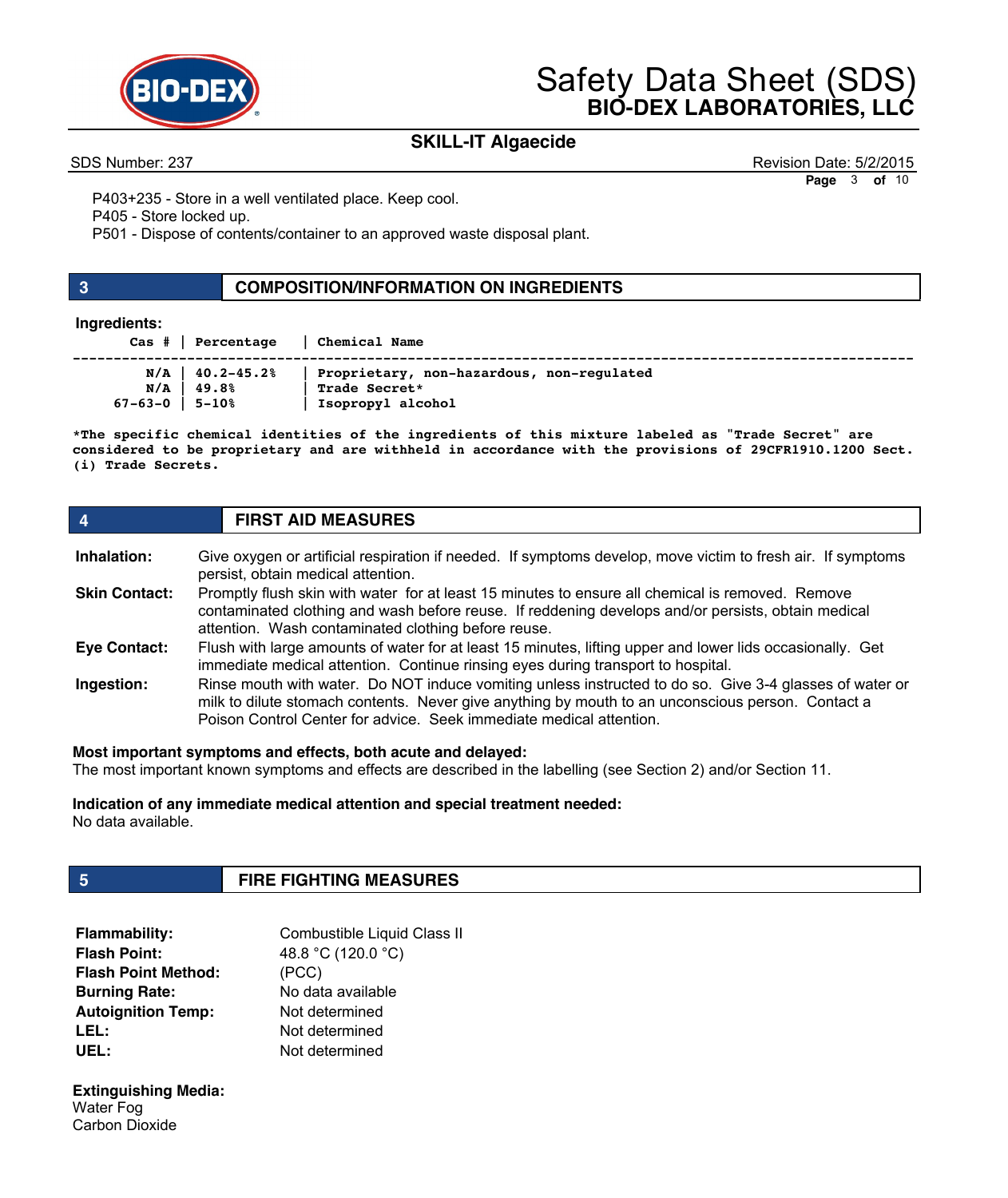

## **SKILL-IT Algaecide**

SDS Number: 237 Revision Date: 5/2/2015 **Page** 4 **of** 10

Alcohol-Resistant Foam Dry Chemical

### **Special Hazards Arising From the Substance or Mixture:**

Ammonia Carbon Oxides Hydrochloric Acid gas Nitrogen Oxides (NOx) Sodium Oxides

### **Advice for Firefighters:**

Firefighters should wear full-face, positive-pressure respirators.

### **Further Information:**

If incinerated, may release toxic fumes. Use water spray to cool unopened containers. Do NOT use high volume water jet to extinguish fire, as the force of the water jet may cause fire to spread. See Section 7 for more information on safe handling. See Section 8 for more information on personal protection equipment. See Section 13 for disposal information.

### **6 ACCIDENTAL RELEASE MEASURES**

### **Personal Precautions, Protective Equipment and Emergency Procedures:**

Use personal protective equipment. Keep from contacting skin or eyes. Avoid breathing vapors, mist or gas. Eliminate sources of ignition. Ensure adequate ventilation. Evacuate personnel to safe areas.

### **Environmental Precautions:**

Prevent further release (leakage/spillage) if safe to do so. Do not allow product to enter drains. Do not allow to drain to environment. Notify authorities if product enters sewers or public waters.

### **Methods and Materials for Containments and Cleaning Up:**

Absorb with liquid-binding material (sand, diatomite, universal binders, sawdust). Place contaminated material into suitable, closed containers for disposal. Dispose of contaminated material according to Section 13. After spillage has been collected, area may be flushed with water or wet-brushed. Ensure adequate ventilation.

### **Reference to Other Sections:**

See Section 7 for information on safe handling. See Section 8 for information on personal protection equipment. See Section 13 for information on proper disposal.

### **FIGURE 12 IN STRUCK AND STORAGE**

**Handling Precautions:** Avoid breathing vapors or mist.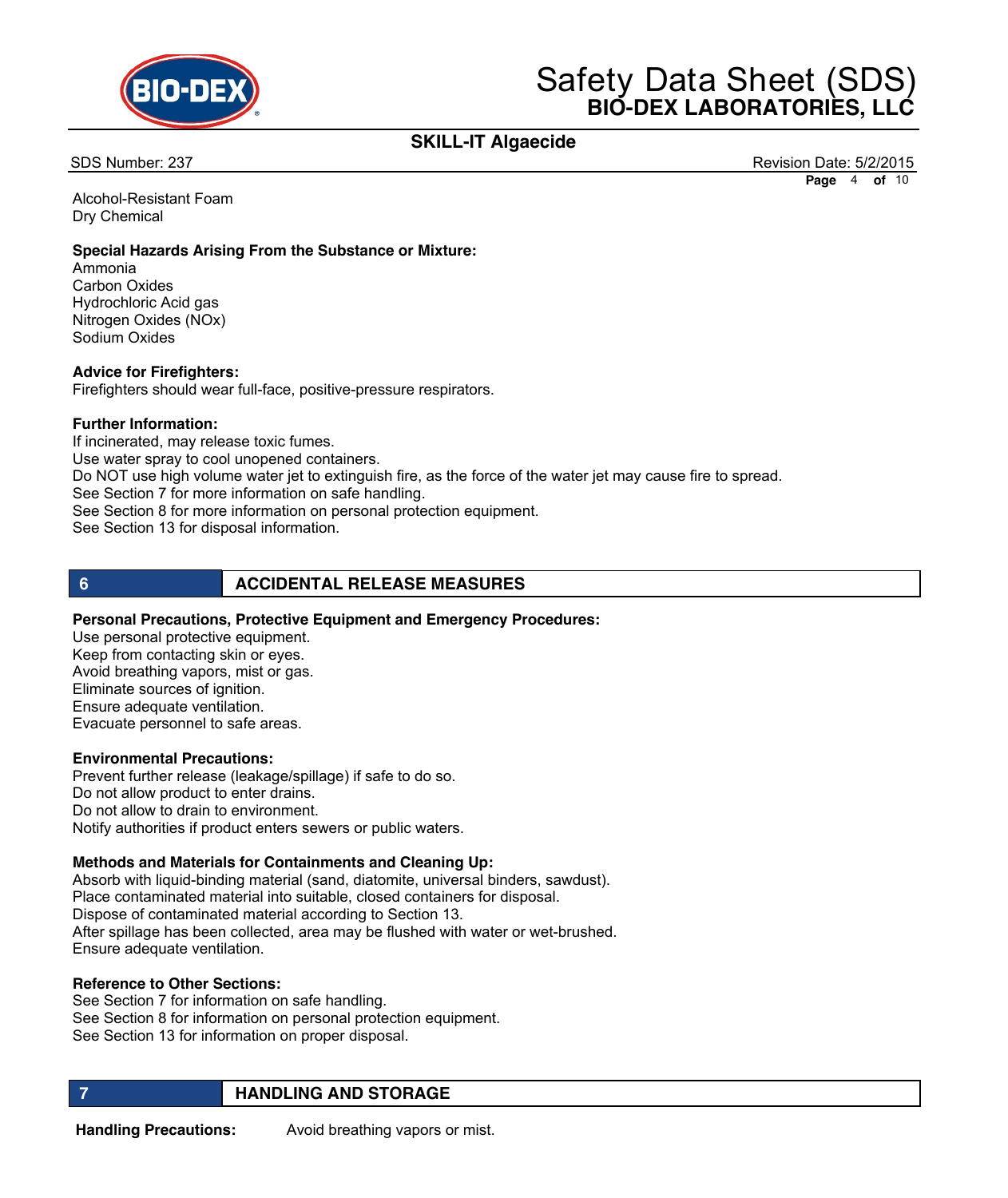

# **SKILL-IT Algaecide**

SDS Number: 237 Revision Date: 5/2/2015 **Page** 5 **of** 10

|                              | Avoid contact with eyes, skin, or clothing.<br>Keep containers closed when not in use.                                                                                                                          |
|------------------------------|-----------------------------------------------------------------------------------------------------------------------------------------------------------------------------------------------------------------|
|                              | Do not expose containers to open flame, excessive heat, or direct sunlight.                                                                                                                                     |
|                              | Keep away fromsources of ignition.                                                                                                                                                                              |
|                              | Take care to avoid static discharge while handling this material.                                                                                                                                               |
|                              | Use only non-sparking tools.                                                                                                                                                                                    |
|                              | Do not smoke, eat or drink when using this product.                                                                                                                                                             |
|                              | Do not puncture or drop containers.                                                                                                                                                                             |
|                              | Handle with care and avoid spillage on the floor.                                                                                                                                                               |
|                              | Keep material out of reach of children.                                                                                                                                                                         |
|                              | Keep material away from incompatible materials.                                                                                                                                                                 |
|                              | Wash thoroughly after handling.                                                                                                                                                                                 |
|                              | Ensure adequate ventilation.                                                                                                                                                                                    |
| <b>Storage Requirements:</b> | Keep container tightly closed.                                                                                                                                                                                  |
|                              | Do not store in direct sunlight.                                                                                                                                                                                |
|                              | Store away from strong acids, strong bases, strong oxidizing agents, strong reducing agents,<br>Acid Anhydrides, Halogenated compounds and reactive metals (Zinc & Aluminum) and their<br>alloys (Brass, etc.). |

| 8                                 | <b>EXPOSURE CONTROLS/PERSONAL PROTECTION</b>                                                                                                                                                                                                                                                                                                                                                     |
|-----------------------------------|--------------------------------------------------------------------------------------------------------------------------------------------------------------------------------------------------------------------------------------------------------------------------------------------------------------------------------------------------------------------------------------------------|
| <b>Engineering Controls:</b>      | All ventilation should be designed in accordance with OSHA standard (29 CFR 1910.94). Use<br>local exhaust at filling zones and where leakage and dust formation is probable. Use<br>mechanical (general) ventilation for storage areas. Use appropriate ventilation as required to<br>keep Exposure Limits in Air below TLV & PEL limits.                                                       |
| <b>Personal Protective Equip:</b> | Eye/face protection:<br>When using material use safety glasses, gloves and apronaccording to HMIS PP, C. Use of a<br>vapor respirator according to HMIS PP, U is also highly recommended when working with<br>concentrated material in poorlt ventilated spaces. All safety equipment should be tested and<br>approved under appropriate government standards such as NIOSH (US) or EN 166 (EU). |
|                                   | Skin protection:<br>Handle with gloves made from PVC, Neoprene, Nitrile or Buma rubber. Gloves must be<br>inspected prior to use. Use proper glove removal technique (without touching glove's outer<br>surface) to avoid skin contact. Dispose of contaminated gloves according to applicable laws<br>and laboratory practices.                                                                 |
|                                   | <b>Body Protection:</b><br>Chemically resistant safety glasses, gloves and apron are recommended. Type of protective<br>equipment should be selected based on concentration amount and conditions of use of this<br>material.                                                                                                                                                                    |
|                                   | Respiratory protection:<br>Full-face vapor respirator may be required as backup to engineering controls when proper<br>engineering controls are not in place to keep TLV and PEL limits below defined thresholds.<br>Respiratory protection must comply with 29 CFR 1910.134.                                                                                                                    |
|                                   | Control of environmental exposure:<br>Prevent leakage or spillage if safe to do so. Do not let material enter drains.<br>ta with washabar aasteal sacaastan i                                                                                                                                                                                                                                    |

### **Components with workplace control parameters:**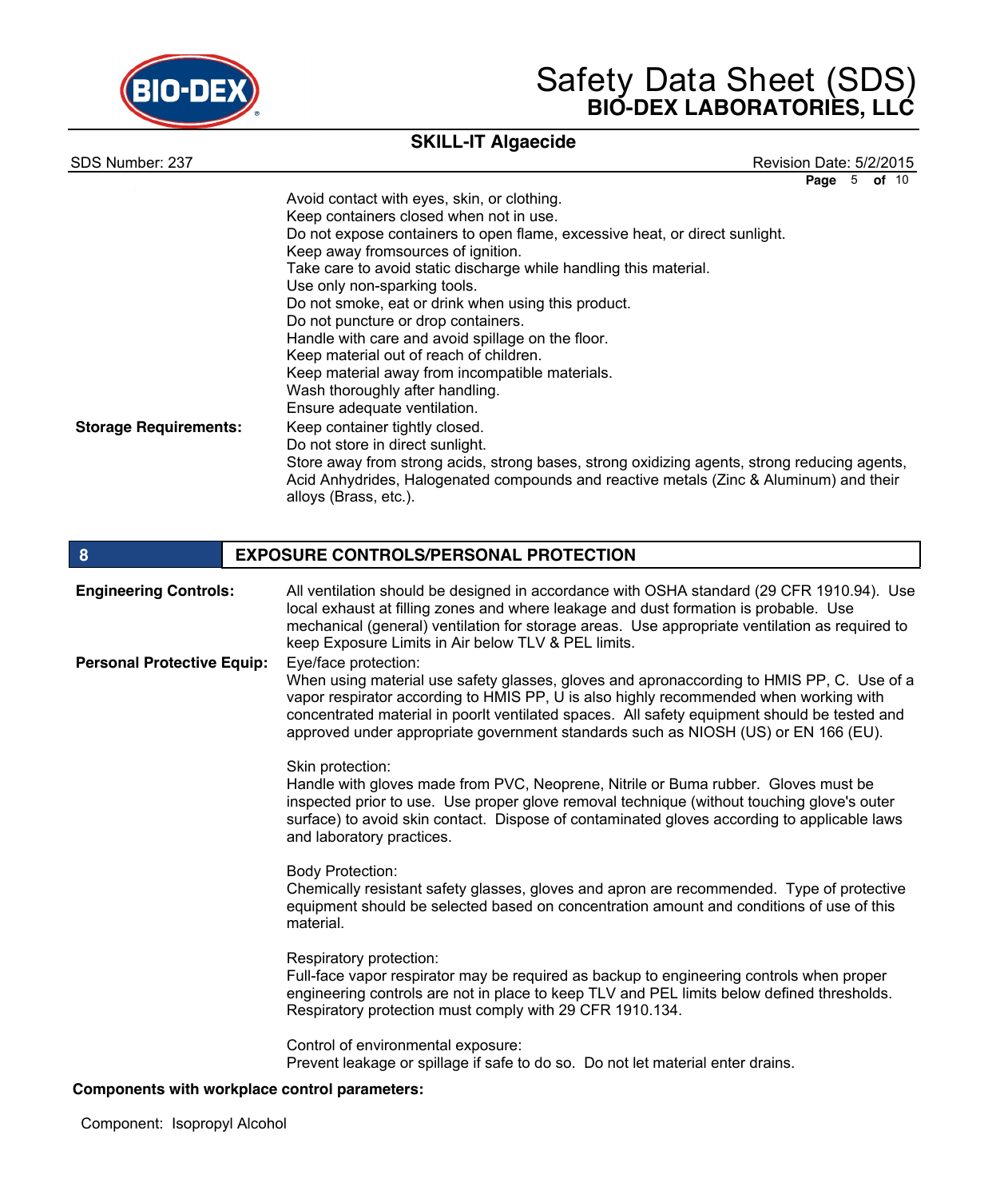

## **SKILL-IT Algaecide**

SDS Number: 237 Revision Date: 5/2/2015 **Page** 6 **of** 10

 CAS-No: 67-63-0 USA ACGIH (TWA/TLV): 200 ppm USA ACGIH (STEL): 400 ppm USA OSHA Table Z-1 Limits for Air Contaminants 1910.1000 (STEL): 500 ppm USA OSHA Table Z-1 Limits for Air Contaminants 1910.1000 (TWA): 400 ppm USA OSHA Occupational Exposure Limits Table Z-1 Limits for Air Contaminants (TWA): 400 ppm USA NIOSH Recommended Exposure Limits (TWA): 400 ppm USA NIOSH Recommended Exposure Limits (ST): 500 ppm

### **Biological occupational exposure limits:**

 Component: Isopropyl Alcohol CAS-No: 67-63-0 Parameters: Acetone Biological Specimen: Urine USA ACGIH Biological Exposure Indices: 40 mg/L

### **9 PHYSICAL AND CHEMICAL PROPERTIES**

Liquid Not determined Not determined 0.950 g/ml (7.93 lbs/gal) (Cst @ 25 °C): 75 Not determined Not determined (solid, gas): Combustible Liquid Class II **Flash Point:** Partition Coefficient: Not determined (mm Hg @ 25 °C): 24 @ 10%: 6.0 - 9.0 (N-Butyl Acetate = 1): Not determined **MIXTURE** Not determined **Physical State: Odor Threshold: Particle Size: Spec Grav./Density: Viscosity: Sat. Vap. Conc.: Boiling Point: Flammability: Vapor Pressure: pH: Evap. Rate: Molecular weight: Decomp Temp: Appearance:** Clear, colorless to straw colored liquid

**Odor: Molecular Formula: Solubility: Softening Point: Percent Volatile: Heat Value: Freezing/Melting Pt.:** Not determined **Octanol: Vapor Density: VOC: Bulk Density: Auto-Ignition Temp:** Not determined **UFL/LFL: Organic** MIXTURE 100% Not determined 50.0% Not determined 48.8 °C (120.0 °C) Not determined (air = 1): Not determined 95 g/l Not determined Not determined

### **10 STABILITY AND REACTIVITY**

| Stability:                                | Product is stable under normal conditions.                                                                                                                                                   |
|-------------------------------------------|----------------------------------------------------------------------------------------------------------------------------------------------------------------------------------------------|
| <b>Conditions to Avoid:</b>               | Incompatibilities, flames, ignition sources.                                                                                                                                                 |
| <b>Materials to Avoid:</b>                | Strong acids, strong bases, strong oxidizing agents, strong reducing agents, Acid Anhydrides,<br>Halogenated compounds and reactive metals (Zinc & Aluminum) and their alloys (Brass, etc.). |
| <b>Hazardous Decomposition:</b>           | Ammonia, Carbon Oxides, Hydrochloric acid gas, Nitrogen Oxides (NOx) and Sodium Oxides.                                                                                                      |
| Hazardous Polymerization: Will not occur. |                                                                                                                                                                                              |

### **11 TOXICOLOGICAL INFORMATION**

**Component(s):** Trade Secret; Isopropyl Alcohol **CAS No(s):** N/A; 67-63-0

**Acute Toxicity:**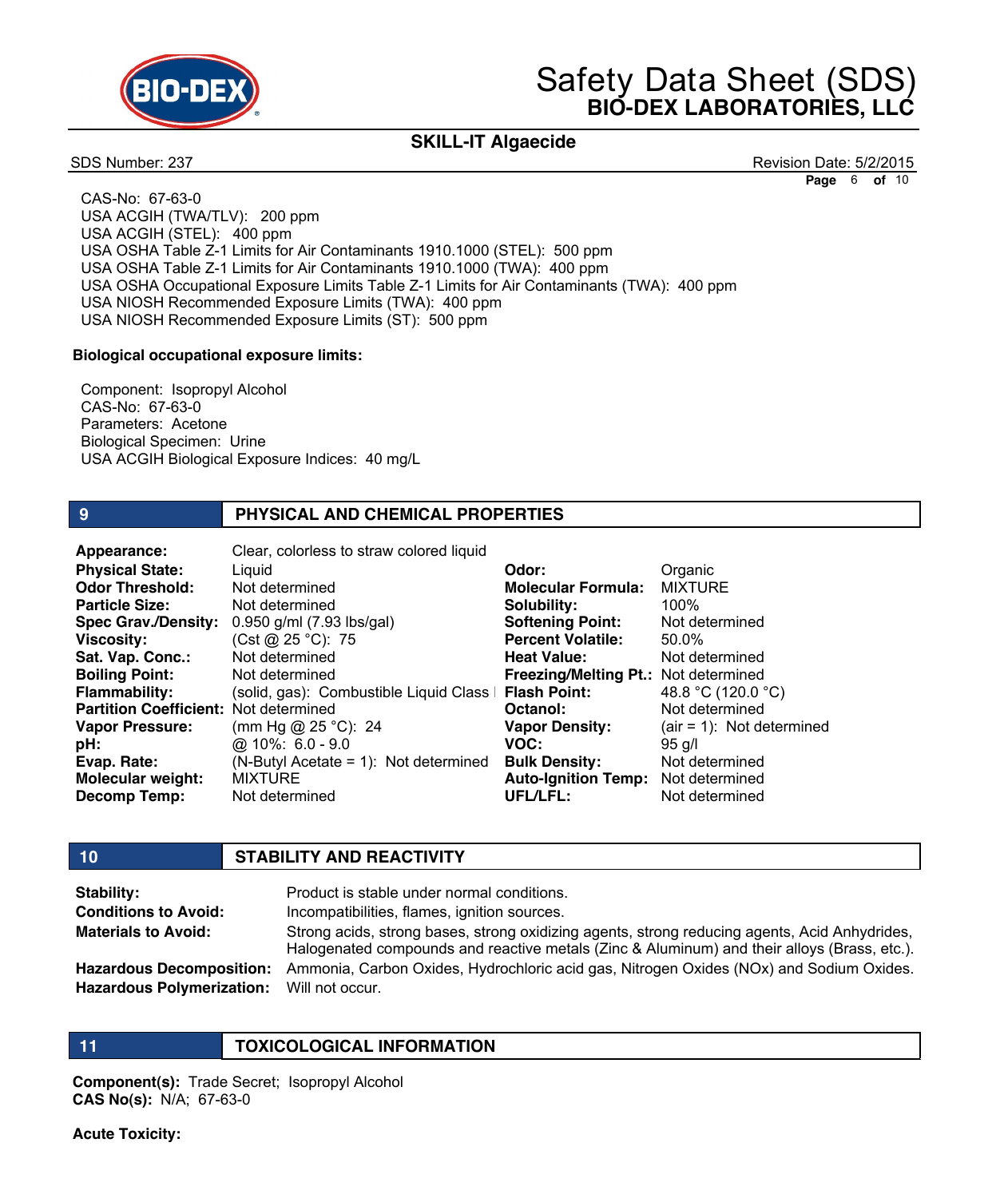

## **SKILL-IT Algaecide**

SDS Number: 237 Revision Date: 5/2/2015 **Page** 7 **of** 10

LD50 Oral - Rat: 760 mg/kg LD50 Dermal - Rabbit: > 1,780 mg/kg LC50 Inhalation - Rat: 16,000 ppm (8 h)

**Skin Corrosion/Irritation: Severe irritant.** 

**Serious Eye Damage/Eye Irritation:** Corrosive.

**Respiratory or Skin Sensitation:** No data available.

**Germ Cell Mutagenicity:** No data available.

**Carcinogenicity:** This product is or contains a component that is not classifiable as to its carcinogenicity based on its IARC, ACGIH, NTP or OSHA classification (Isopropyl Alcohol).

IARC: 3 - Group 3: Not classifiable as to its carcinogenicity to humans (Isopropyl Alcohol).

ACGIH: No component of this product present at levels greater than or equal to 0.1% is identified as a carcinogen or potential carcinogen by ACGIH.

NTP: No component of this product present at levels greater than or equal to 0.1% is identified as a carcinogen or potential carcinogen by NTP.

OSHA: No component of this product present at levels greater than or equal to 0.1% is identified as a carcinogen or potential carcinogen by OSHA.

**Reproductive Toxicity:** Inhalation - May cause drowsiness or dizziness.

**Specific Target Organ Toxicity - Single Exposure:** No data available.

**Specific Target Organ Toxicity - Repeated Exposure:** No data available.

**Aspiration Hazard:** No data available.

**Additional Information:**

Component: Isopropyl Alcohol; RTECS: NT8050000

### **12 ECOLOGICAL INFORMATION**

**Component(s):** Trade Secret; Isopropyl Alcohol **CAS No(s):** N/A; 67-63-0

**Toxicity:**  *Toxicity to fish:* LC50 - Pimephales promelas (Fathead Minnow): 9,640 mg/l (96 h)

*Toxicity to daphnia and other aquatic invertabrates:* EC50 - Daphnia magna (Water Flea): 5,102 mg/l (24 h) Immobilization EC50 - Daphnia magna (Water Flea): 6,851 mg/l (24 h)

*Toxicity to daphnia and other aquatic invertabrates:* EC50 - Desmodesmus subspicatus (Green Algae): > 2,000 mg/l (72 h) EC50 - Algae: >1,000 mg/l (24 h)

### **Persistence and Degradability:**

Readily biodegradable.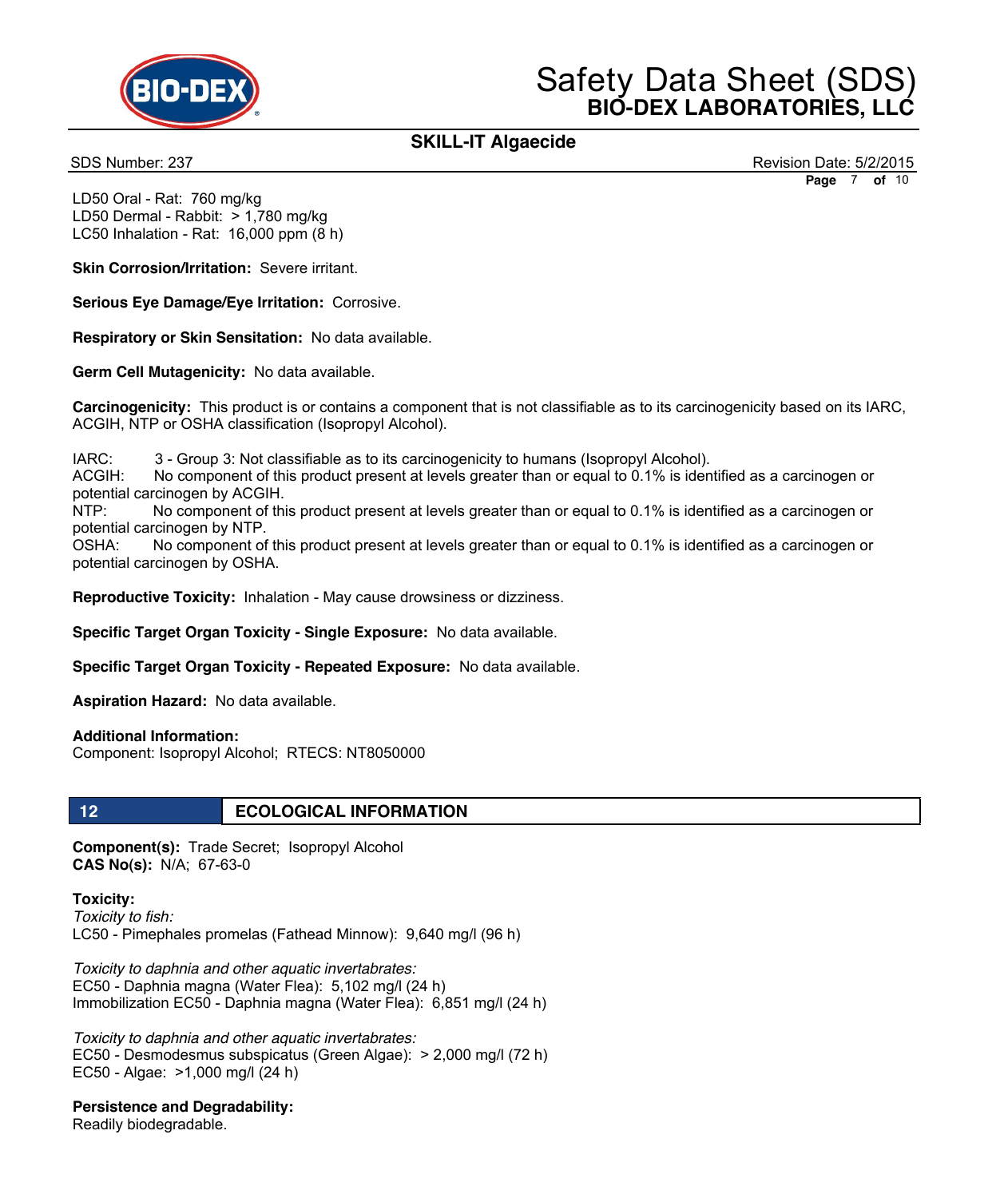

## **SKILL-IT Algaecide**

SDS Number: 237 Revision Date: 5/2/2015 **Page** 8 **of** 10

### **Bioaccumulative potential:**

No data available.

## **Mobility in Soil:**

No data available.

### **Results of PBT and vPvB assessment:**

Not required/conducted.

### **Other Adverse Effects:**

An environmental hazard cannot be excluded in the event of unprofessional handling or disposal. Very toxic to aquatic life.

## **13 DISPOSAL CONSIDERATIONS**

Product: Hazardous wastes shall be managed responsibly. All entities that store, transport or handle hazardous waste shall take the necessary measures to prevent risks of pollution, release into the environment or damage to people and animals. Contact a licensed professional waste disposal service to dispose of this material. Pesticide wastes are acutely hazardous. Improper disposal of excess pesticide, spray mixture or rinsate is a violation of federal law. If these wastes cannot be disposed of by use according to label instructions, contact your State Pesticide or Environmental Control Agency, or the Hazardous Waste Representative at the nearest EPA Regional Office for guidance.

Contaminated Packaging: Dispose of as unused product.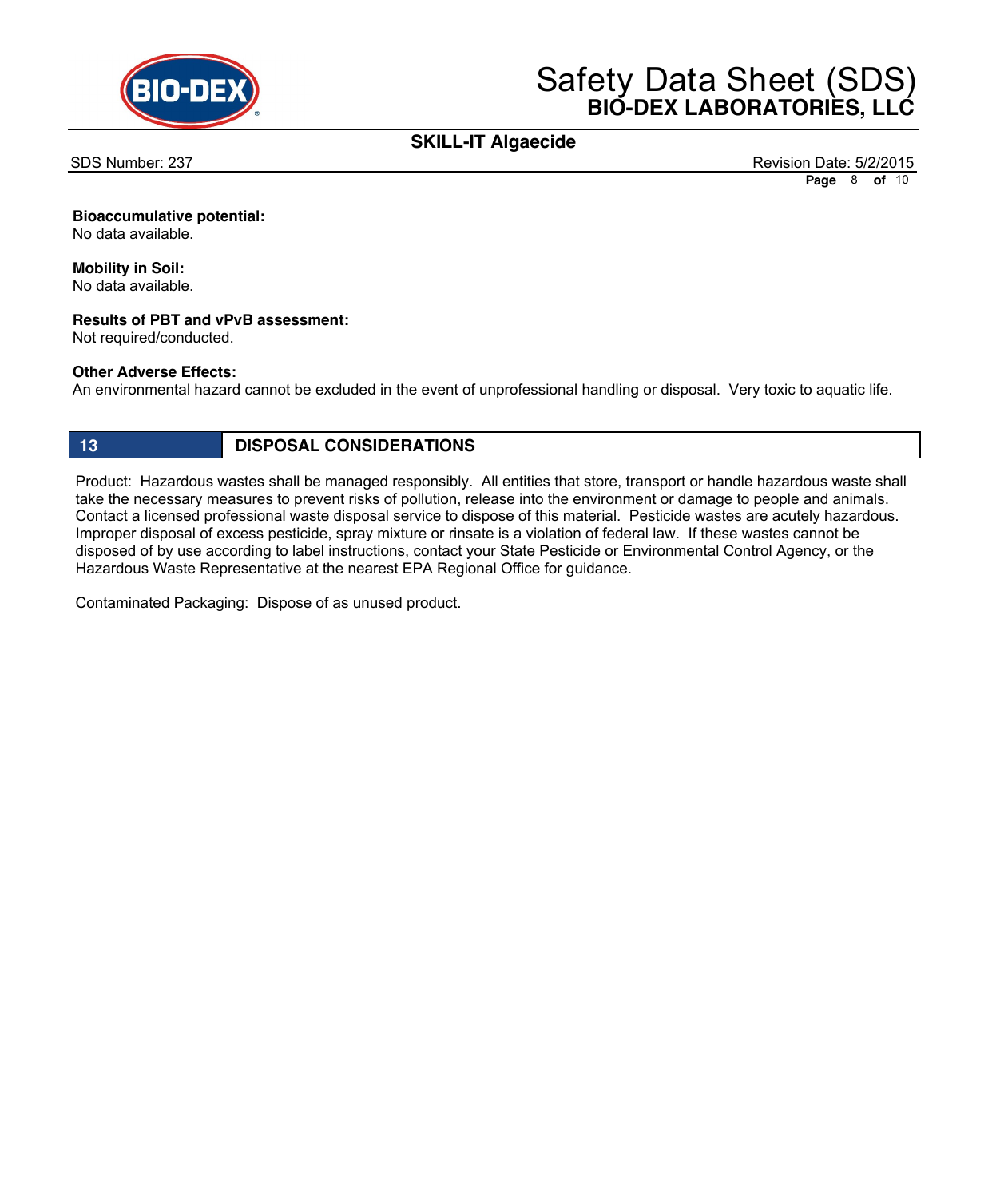

# **SKILL-IT Algaecide**

SDS Number: 237 Revision Date: 5/2/2015 **Page** 9 **of** 10

### **14 TRANSPORT INFORMATION**

UN #: UN 2920, Class: 8 (3), Proper Shipping Name: Corrosive liquids, flammable, n.o.s. (Quaternary Ammonium Compounds, Isopropanol)

### **DOT (US)**

UN Number: 2920 Class: 8 (3) Packing Group: II ERG #: 132 Proper Shipping Name: Corrosive liquids, flammable, n.o.s. (Quaternary Ammonium Compounds, Isopropanol) Marine Pollutant: No Poison Inhalation Hazard(s): No

### **IMDG**

UN Number: 2920 Class: 8 (3) Packing Group: II EMS-No: F-E, S-C Proper Shipping Name: Corrosive liquids, flammable, n.o.s. (Quaternary Ammonium Compounds, Isopropanol) Marine Pollutant: No

### **IATA**

UN Number: 2920 Class: 8 (3) Packing Group: II ERG #: 132 Proper Shipping Name: Corrosive liquids, flammable, n.o.s. (Quaternary Ammonium Compounds, Isopropanol) Marine Pollutant: No